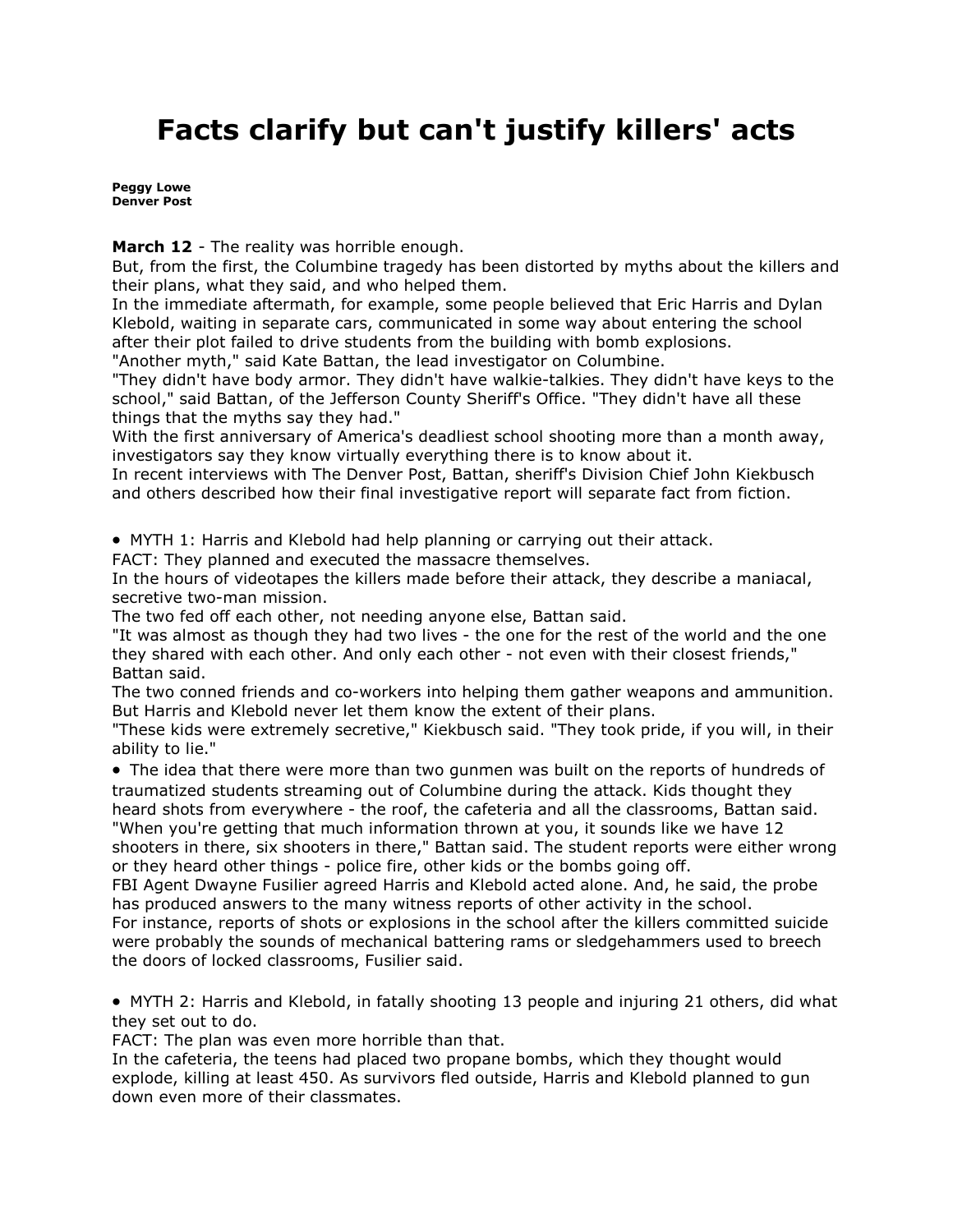Their plans almost immediately went awry. First, a diversionary bomb at Elmhurst Drive and Wadsworth Boulevard went off late. The cafeteria bombs were set to go off at 11:17 a.m., so the diversionary bomb was probably set to go off before that, Battan said. The call on the diversionary bomb came in at 11:21 a.m. So Harris and Klebold changed course, killing two students and injuring five more on their way into the school, then scrambling randomly through the building. They went back to the nearly empty cafeteria at one point, drinking soda from cups left on tables and finally shooting at their bombs.

"When you saw the cafeteria videotape, they walked down there and they're dejected," Battan said.

She said their expressions and actions seemed to say: "

"Why didn't my bombs go off? I know, let's shoot at them. OK, they might explode and kill me. Let's shoot at them.'"

Even the killers' homemade pipe bombs failed. Not one death or injury can be attributed to the bombs, Battan said. While the death toll could have been much worse, Battan and Kiekbusch will never use the word "lucky" in the same sentence as "Columbine."

"It's a touchy subject to even approach because how do you say "We were so lucky' to 15 people? Or to 13 people? You can't," Battan said. "But at the same time, had those bombs gone off, the investigation wouldn't have taken so long because I wouldn't have had nearly as many witnesses to interview."

• MYTH 3: Harris and Klebold were members of the Trench Coat Mafia.

FACT: The Trench Coat Mafia was "a tongue-in-cheek kind of thing," Kiekbusch said, not an organized group or clique. The group was composed of about a dozen students, mostly social outcasts who hung out together. Their picture appeared in the 1998 Columbine yearbook.

But Harris and Klebold weren't in the picture and they weren't part of the group, Battan and Kiekbusch said.

They did wear black, Western-type dusters into the school, but only as a way to hide their weapons.

• MYTH 4: April 20 was chosen as a political date, either for Hitler's birthday or for the day after the anniversaries of the Oklahoma City bombing and the fiery end to the standoff between federal officials and members of the Branch Davidian sect near Waco, Texas. FACT: The teens actually planned their attack for Monday, April 19, although investigators don't know why. It didn't happen that day because "maybe they just weren't ready," Battan said.

The two bought more ammunition from a friend, Mark Manes, the night of April 19. "I think it was nearing the end of the school year," she said. "They certainly had to do it before school ended. Otherwise, what's the point?"

• MYTH 5: Harris was the leader, Klebold his lamblike follower.

FACT: In their goodbye videotapes, Klebold appears to be much more malicious, full of hate and rage at virtually everyone. Harris sometimes appears to be kind, especially when he talks about his "terrific" mother and worrying about how his parents will cope after he's dead. Battan said the report won't cover much of the boys' psychological history, but their relationship could be addressed in the final report. And although no one witnessed their suicides, Kiekbusch said there's no evidence to show Harris killed Klebold. They each died at their own hands.

• MYTH 6: Harris and Klebold targeted blacks, Christians and jocks.

FACT: No one group or individual was sought out, Battan said. For example, if the two were really looking for jocks, they wouldn't have gone to the library, she said.